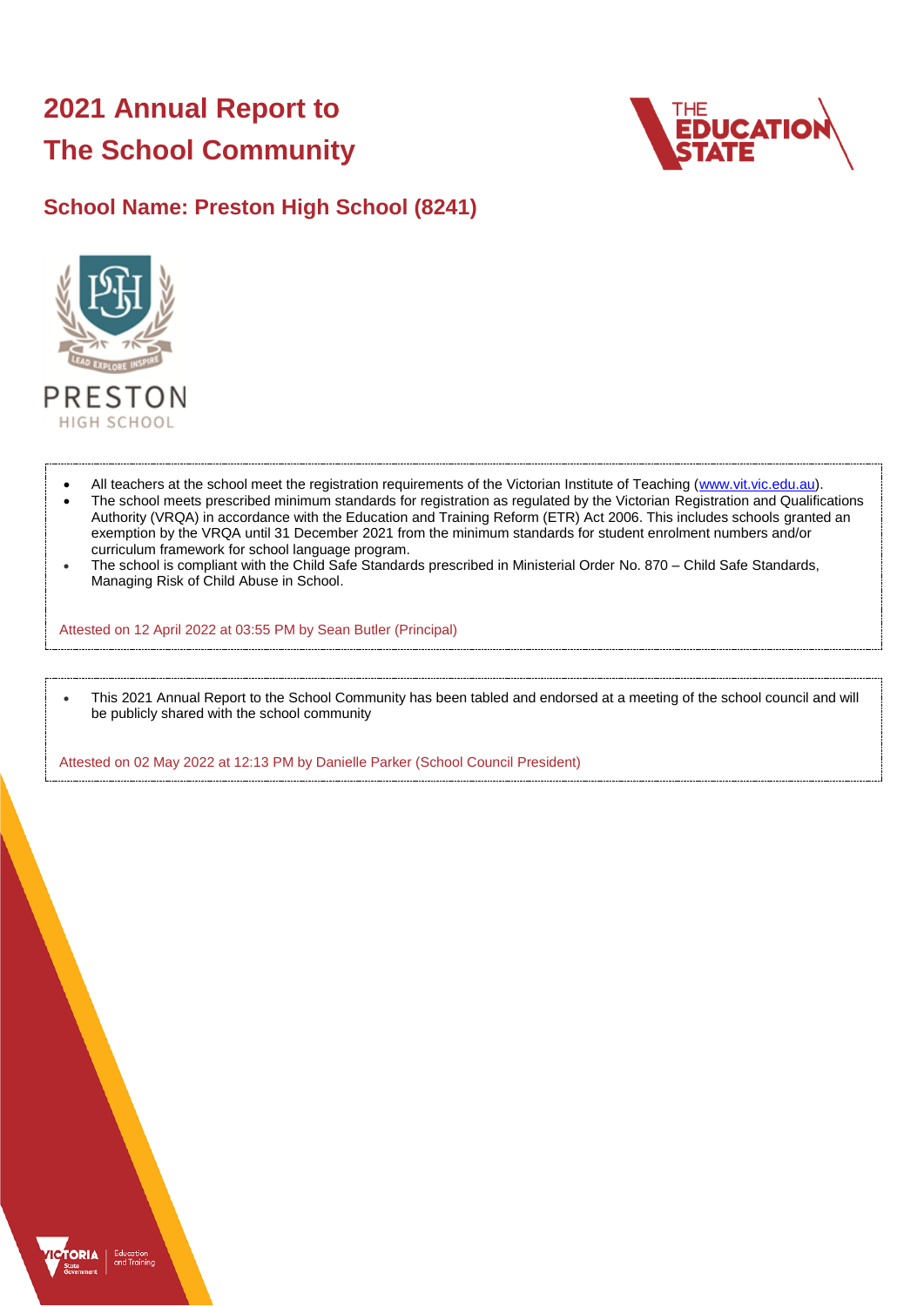

## How to read the Annual Report

## What does the *'About Our School'* commentary section of this report refer to?

The 'About our school' commentary provides a brief background on the school, an outline of the school's performance over the year and future directions.

The 'School Context' describes the school's vision, values and purpose. Details include the school's geographic location, size and structure, social characteristics, enrolment characteristics and special programs.

The 'Framework for Improving Student Outcomes (FISO)' section includes the improvement initiatives the school has selected and the progress they have made towards achieving them through the implementation of their School Strategic Plan and Annual Implementation Plan.

### What does the *'Performance Summary'* section of this report refer to?

The Performance Summary includes the following:

#### **School Profile**

- student enrolment information
- the school's 'Student Family Occupation and Education' category
- a summary of parent responses in the Parent Opinion Survey, shown against the statewide average for Secondary schools
- school staff responses in the area of School Climate in the School Staff Survey, shown against the statewide average for Secondary schools

#### **Achievement**

- English and Mathematics for Teacher Judgements against the curriculum
- English and Mathematics for National Literacy and Numeracy tests (NAPLAN)
- all subjects for Victorian Certificate of Education (VCE) examinations

#### **Engagement**

Student attendance and engagement at school, including:

- how many Year 7 students remain at the school through to Year 10
- how many exiting students go on to further studies or full-time work

#### **Wellbeing**

Student responses to two areas in the Student Attitudes to School Survey:

- Sense of Connectedness
- Management of Bullying

Results are displayed for the latest year and the average of the last four years (where available). As NAPLAN tests were not conducted in 2020, the NAPLAN 4-year average is the average of 2018, 2019 and 2021 data in the 2021 Performance Summary.

### Considering COVID-19 when interpreting the Performance Summary

The Victorian community's experience of COVID-19, including remote and flexible learning, had a significant impact on normal school operations in 2020 and 2021. This impacted the conduct of assessments and surveys. Readers should be aware of this when interpreting the Performance Summary.

For example, in 2020 and 2021 school-based surveys ran under changed circumstances, and NAPLAN was not conducted in 2020. Absence and attendance data during this period may have been influenced by local processes and procedures adopted in response to remote and flexible learning.

Schools should keep this in mind when using this data for planning and evaluation purposes.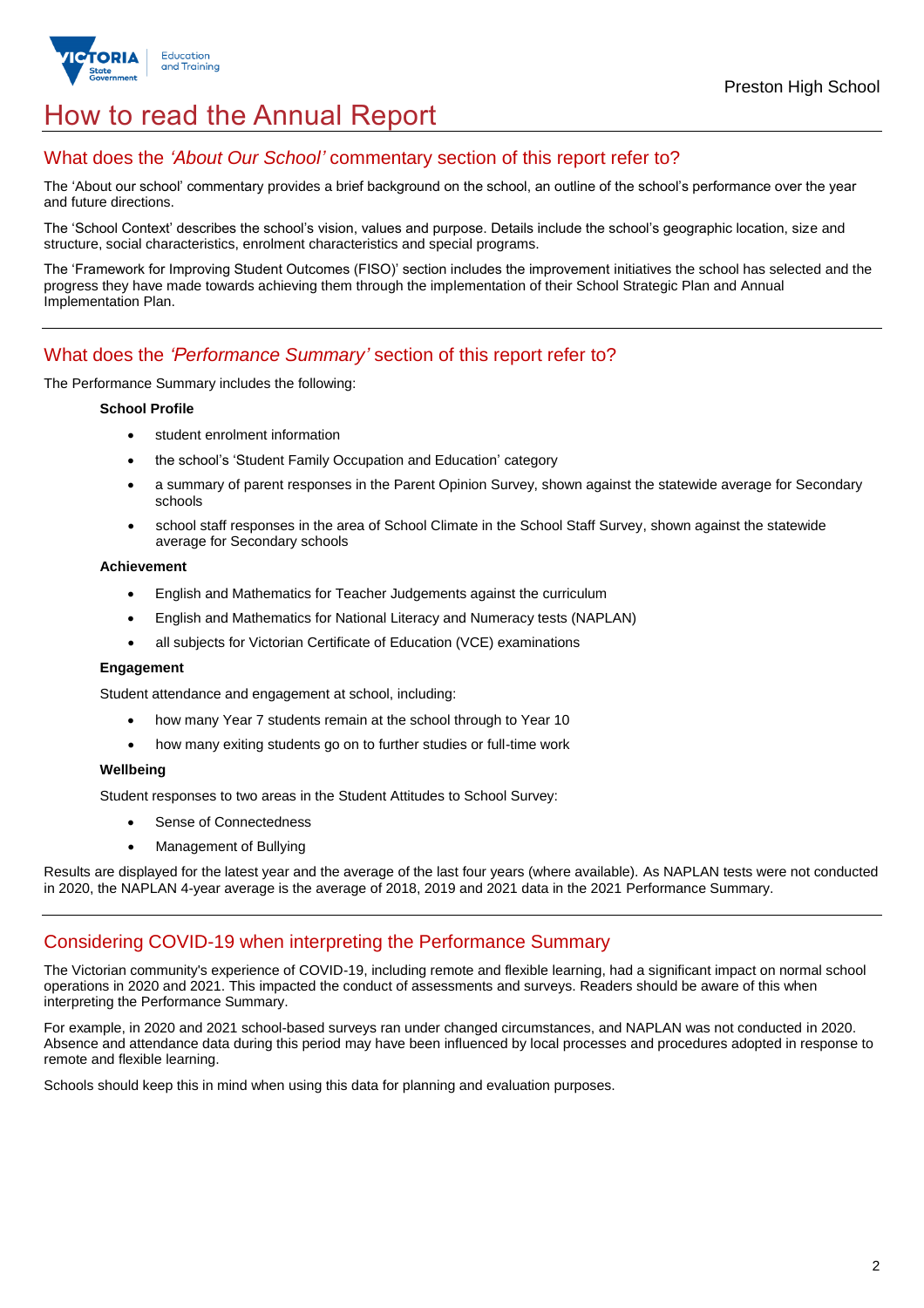

## How to read the Annual Report (continued)

### What do *'Similar Schools'* refer to?

Similar Schools are a group of Victorian government schools with similar characteristics to the school.

This grouping of schools has been created by comparing each school's socio-economic background of students, the number of non-English speaking students and the school's size and location.

## What does *'NDP'* or '*NDA*' mean?

'NDP' refers to no data being published for privacy reasons or where there are insufficient underlying data. For example, very low numbers of participants or characteristics that may lead to identification will result in an 'NDP' label.

'NDA' refers to no data being available. Some schools have no data for particular measures due to low enrolments. There may be no students enrolled in some year levels, so school comparisons are not possible.

Note that new schools only have the latest year of data and no comparative data from previous years. The Department also recognises unique circumstances in Specialist, Select Entry, English Language, Community Schools and schools that changed school type recently, where school-to-school comparisons are not appropriate.

## What is the *'Victorian Curriculum'*?

The Victorian Curriculum F–10 sets out what every student should learn during his or her first eleven years of schooling. The curriculum is the common set of knowledge and skills required by students for life-long learning, social development and active and informed citizenship.

The Victorian Curriculum is assessed through teacher judgements of student achievement based on classroom learning.

The curriculum has been developed to ensure that school subjects and their achievement standards enable continuous learning for all students, including students with disabilities.

The 'Towards Foundation Level Victorian Curriculum' is integrated directly into the curriculum and is referred to as 'Levels A to D'.

'Levels A to D' may be used for students with disabilities or students who may have additional learning needs. These levels are not associated with any set age or year level that links chronological age to cognitive progress (i.e., there is no age expected standard of achievement for 'Levels A to D').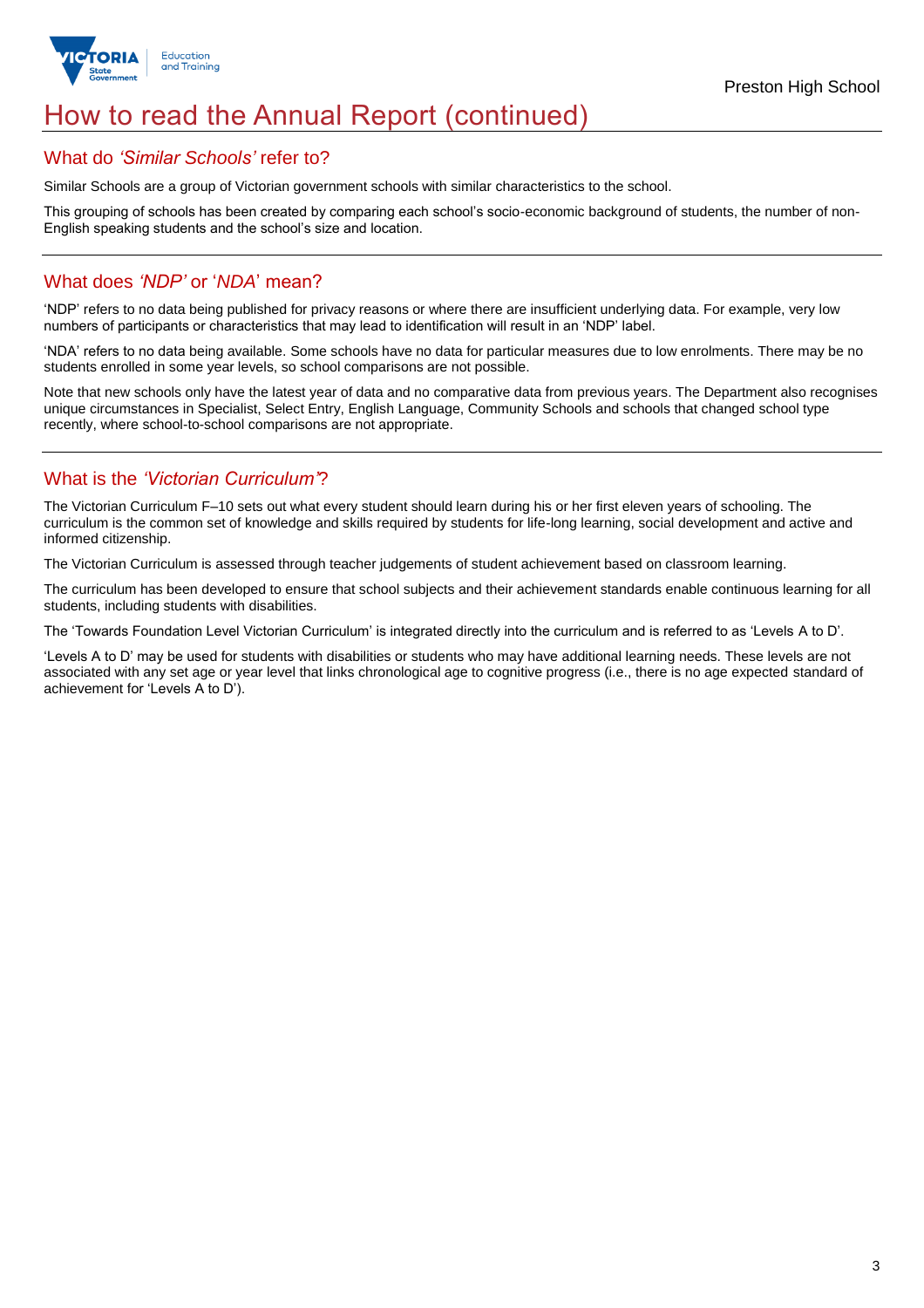

## **About Our School**

## School context

Preston High School is a coeducational school that opened in 2019 with one hundred and twenty-five year 7 students (Cohort2024 - named after their year of graduation) and will grow to 700 students from Year 7-10 in 2022. Overseas students who reside in the school zone and enroll at Preston High School participate in the Victorian Curriculum program with their peers; there is no English Language Centre provision at the school. The year 2022 will see the commencement of the VCE program in selected studies for Year 10 students. Preston High School's first Year 12 program will commence in 2024.

Our community aspires to and demands an exceptional and academically focused school that prepares our children for successful and fulfilling lives in the mid-21st century and beyond. Because of this,

we have an unrelenting and positive focus on learner growth. Knowing every learner and challenging them to rapidly progress is at the heart of what we do.

#### Our Mission: Empowering tomorrow's leaders.

We are future focused. This means we keep our finger on the pulse of innovation and changes in the economy and society that will affect young people in their lives after school. We are committed to young people graduating with the skills, attributes and knowledge to position them to be powerful actors in determining their future. Our young people will graduate with a toolbox of skills, knowledge and dispositions to enable them to lead a meaningful and successful life.

#### Our Motto: Lead, Explore, Inspire

Lead: Leadership is something we all exhibit. We lead the way in crafting educational experiences that prepare young people for the future. Our community members lead engagement and action in support and promotion of the school. Our teachers lead colleagues in collectively enhancing professional practice. Our students undertake specific curriculum and community engagement activities to help them develop the suite of skills they require to be leaders in their community.

Explore: We embrace and promote curiosity about the unseen or uncertain and we believe that learning is the outcome of an exciting leap into the unknown. We provide opportunities for young people to pursue areas of passion, talent and interest within and beyond their curriculum. We explore the reaches of what is possible in teaching, learning, and engaging with our community.

Inspire: We do things every day that are remarkable. We seek out and celebrate what makes us unique and powerful. Our community informs our aspirations. Our teachers have a granular knowledge of their students learning and inspire them to strive into the next level of challenge. Our students represent themselves and our school in ways that inspire confidence from our community and from other students. We make a difference in the lives of other people. We do things that matter.

#### Vision:

We envision Preston High School as a highly regarded academic institution with broad discipline based programs engendering confidence in learners as well as specialist programs to enable young people to flourish in areas of passion or talent. We empower young people to be the leaders of tomorrow.

#### Our Values: Excellence, Inclusion, Community.

Our value of excellence means we are unashamedly aspirational for our school and our students. We have high expectations for academic growth and other pursuits that together equal being part of our community. We all strive toward excellence. Everything we do is done with passion, commitment and dedication.

Our value of inclusion means that we seek opportunities for every talent, passion and interest to be pursued and for all students to focus on their individual aspirations. We value students taking the lead.

Our value of community means we are outward facing. We seek to connect locally and globally in meaningful partnerships relevant to our work. We represent ourselves with dignity and pride in all our interactions. We care for others.

The school's workforce is dominated by staff with Master's degree qualifications, in particular from the M.Teach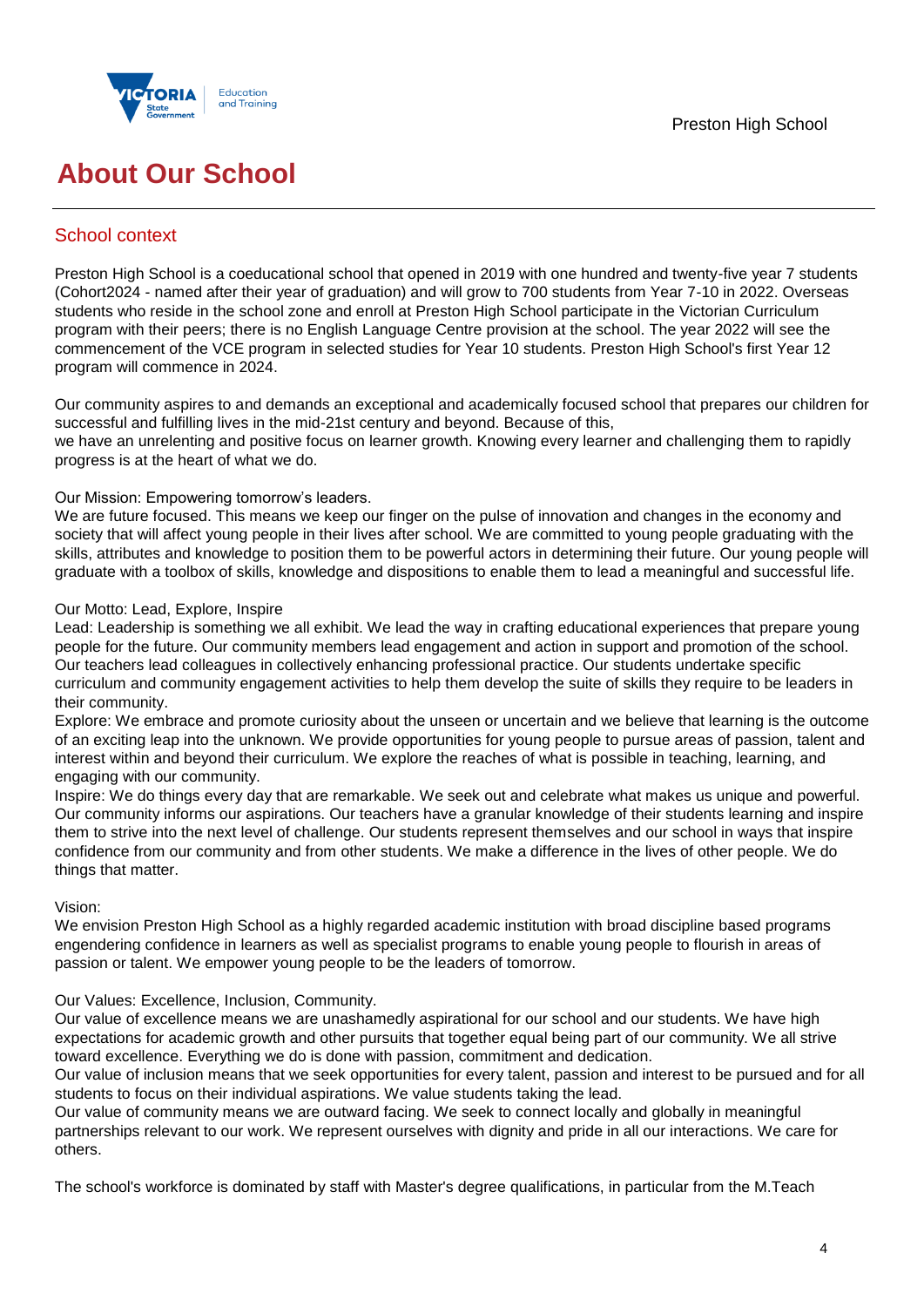

program at the University of Melbourne and graduates of Teach for Australia. In 2021 the school had 65 staff (none of Aboriginal or Torres Strait Islander heritage) including 7EFT Education Support Staff, 1 Business Manager, 2 Assistant Principals and 9 Leading Teachers / Learning Specialists.

Preston High School is located in the heart of Preston with a school zone encompassing parts of Thornbury and Regent / Reservoir. The school will grow each year with the addition of one new cohort until 2024 with an anticipated long term enrolment of approximately 1,200 pupils.

## Framework for Improving Student Outcomes (FISO)

In 2021, the School's AIP focused on implementation of Key Improvement Strategies related to the FISO dimensions of Building Practice Excellence, Evaluating Impact on Learning, Empowering Students and Building School Pride and, boosting Intellectual Engagement and Self-awareness. This included:

-Consolidation of an inspiring instructional model.

-Differentiated learning and assessments.

-Boosting student agency and self-regulation.

-Enhancing relationships.

To support implementation of these KIS, Learning Specialists worked closely with staff and professional learning for teachers was aligned to this work. Positive achievement in the School Staff Survey showed clear evidence of their impact.

The establishment of Professional Learning Communities was another important action but this was less sustainable than hoped in 2021 in light of pandemic related periods of remote learning that were not conducive to teachers observing and working closely on classroom practice together.

## Achievement

Student achievement data continues to reflect strong learning achievement and growth. In 2021 Preston High School utilised online platforms very effectively to provide a full and synchronous learning program for all students in the full curriculum during periods of Remote Learning that were necessitated by the pandemic. This, and the maintenance of excellent classroom practice in onsite learning, combined to produce strong achievement data.

Of note, NAPLAN data shows Preston High School students achieving above Similar Schools and the State while teacher judgement data indicates the school's teachers have rigorous and high standards.

Students respond well to developmentally defined curriculum skill progressions and developmental rubrics that ensure all students can see the progress that they are making and the areas that they need to work on throughout a unit of work.

## Engagement

Preston High School's student engagement data reflects the very positive data in the annual statewide Student Attitude to School Survey.

Preston High School's Student Absence data is very strong and reflective of students desiring to be at school. This is particularly important given the influence of the pandemic on illnesses in 2021. The school's most important strategy for maintaining strong attendance data is a commitment to a rich and engaging learning program that empowers students by unrelentingly focusing on learner growth with feedback and developmental data at the finger-tips of students in their developmental rubrics. Preston High School students were, on average, in attendance at school for two more days than students in similar schools and in attendance at school for six more days that students across the State.

Because the school opened in 2019 there is no long-term trend data for student retention or exits and consequently this data is not displayed in the report.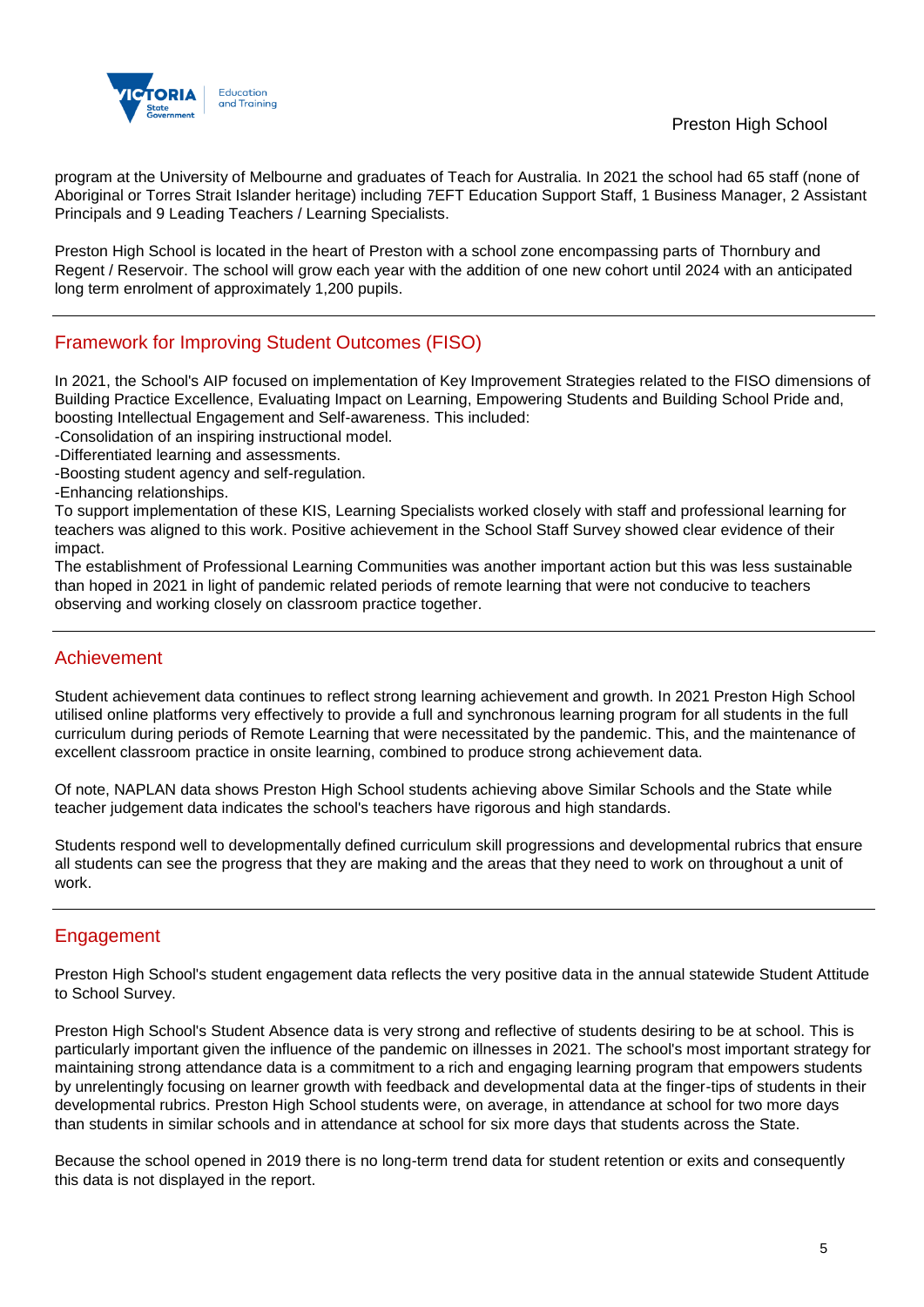

## **Wellbeing**

Preston High School's data drawn from the annual State-wide Student Attitudes to School Survey is consistently strong across all measures.

Students' sense of 'Connectedness' at Preston High School is nearly 10% ahead of both Similar Schools and the State. A strong co-curricular program with opportunities for students to enhance their participation and engagement is pivotal to this success, as is the presence of a strong pastoral care connection provided through the Mentor program and the Inspire Leaders program. Students participate in curriculum within Respectful Relationships and teachers utilise a restorative practices approach when working on student relationships.

During periods of Remote Learning the maintenance of a full-program and synchronous online learning experience helped students stay connected to their peers and teachers.

## Finance performance and position

Preston High School maintained a very sound financial position throughout 2021. The School Strategic Plan, along with the 2021 Annual Implementation Plan, continued to provide the framework for school council allocation of funds to support school programs and priorities.

The Financial Performance and Position report shows an end of year surplus that will be invested back into priority areas, programs and amenities for the benefit students. Equity funding has supported the provision of academic catchup through the enhanced curriculum programs for students. The School Council has contractual arrangements with Noone Imagewear and Hungry Hamper as external service providers as well as agreements with the Department of Education and Training (DET) in areas of Middle Years Literacy and Numeracy (MYLNS) as well as the Professional Learning Communities (PLC) initiative. The School Council also enters into an annual arrangement with School Sport Victoria who manage Divisional, Regional and State sporting competitions that students access.

**For more detailed information regarding our school please visit our website at [www.phs.vic.edu.au](file:///C:/Users/08325532/Downloads/www.phs.vic.edu.au)**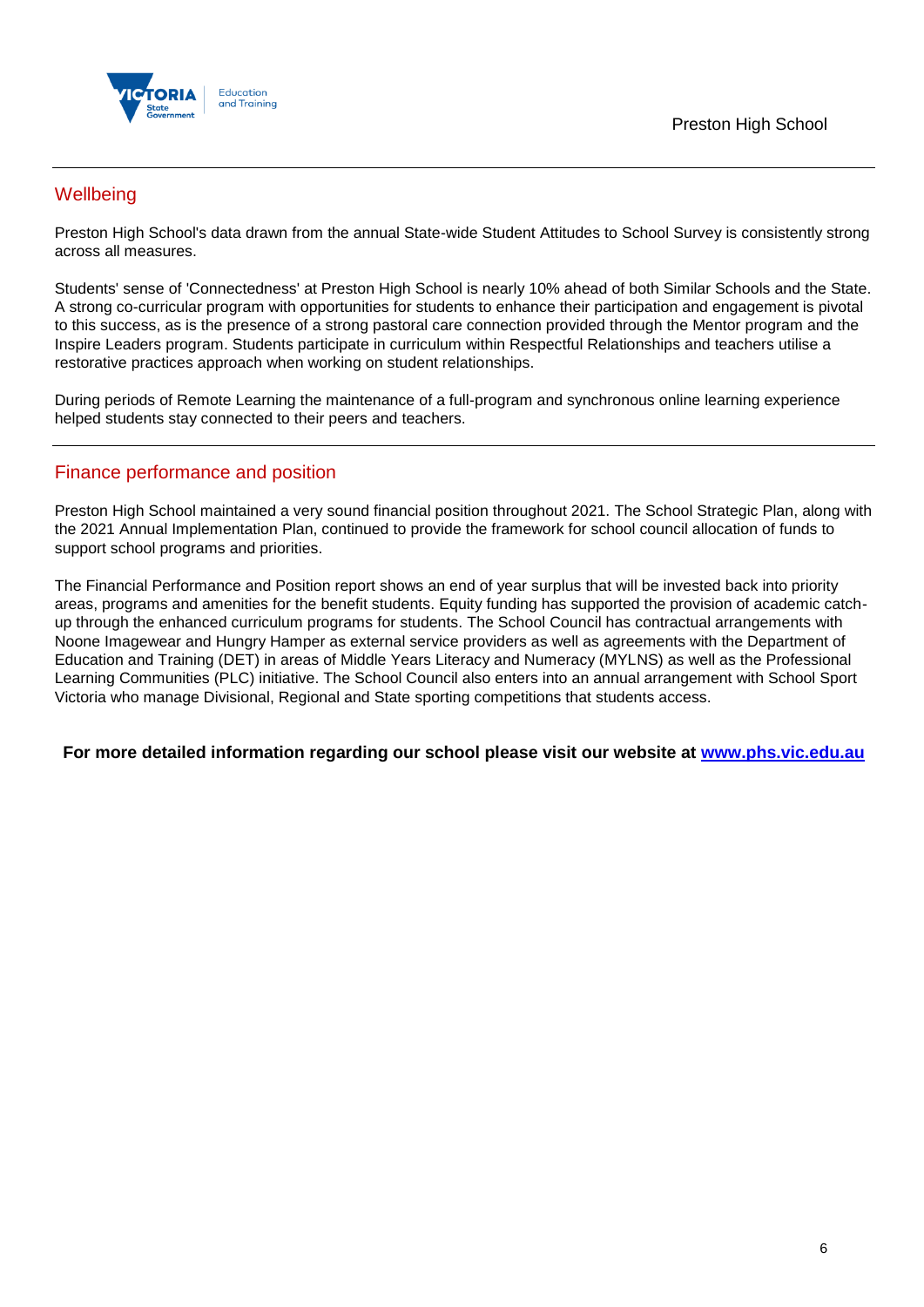

# **Performance Summary**

The Performance Summary for government schools provides an overview of how this school is contributing to the objectives of the Education State and how it compares to other Victorian government schools.

All schools work in partnership with their school community to improve outcomes for children and young people. Sharing this information with parents and the wider school community helps to support community engagement in student learning, a key priority of the Framework for Improving Student Outcomes.

Refer to the 'How to read the Annual Report' section for help on how to interpret this report.

## SCHOOL PROFILE

#### **Enrolment Profile**

A total of 482 students were enrolled at this school in 2021, 247 female and 235 male.

11 percent of students had English as an additional language and 1 percent were Aboriginal or Torres Strait Islander.

#### **Overall Socio-Economic Profile**

The overall school's socio-economic profile is based on the school's Student Family Occupation and Education index (SFOE).

SFOE is a measure of socio-educational disadvantage of a school, based on educational and employment characteristics of the parents/carers of students enrolled at the school. Possible SFOE band values are: Low, Low-Medium, Medium and High. A 'Low' band represents a low level of socio-educational disadvantage, a 'High' band represents a high level of socio-educational disadvantage.

This school's SFOE band value is: Low

#### **Parent Satisfaction Summary**

The percent endorsement by parents on their school satisfaction level, as reported in the annual Parent Opinion Survey.

Percent endorsement indicates the percent of positive responses (agree or strongly agree) from parents who responded to the survey.



#### **School Staff Survey**

The percent endorsement by staff on School Climate, as reported in the annual School Staff Survey.

Percent endorsement indicates the percent of positive responses (agree or strongly agree) from staff who responded to the survey. Data is suppressed for schools with three or less respondents to the survey for confidentiality reasons.

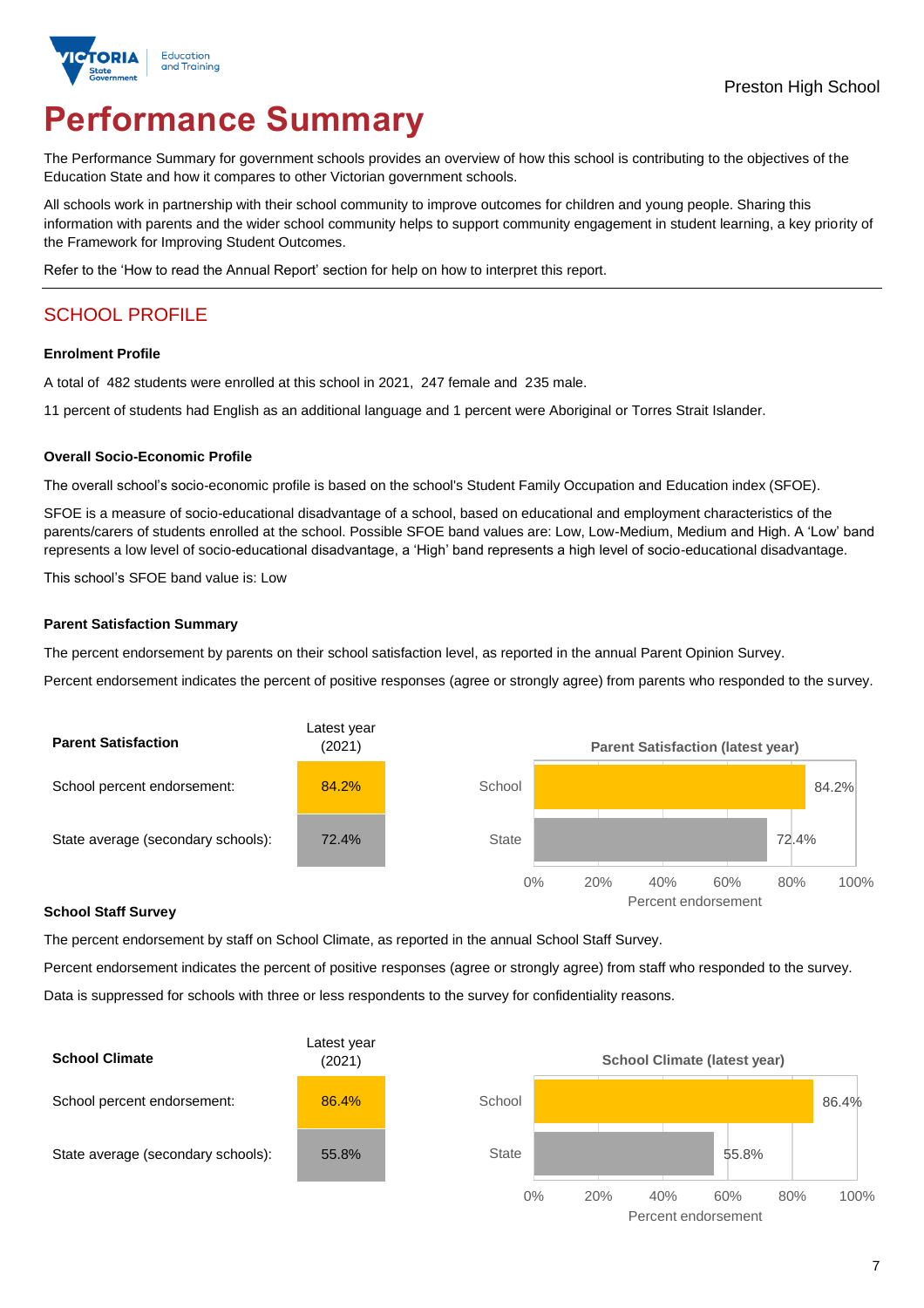

## ACHIEVEMENT

*Key: 'Similar Schools' are a group of Victorian government schools that are like this school, taking into account the school's socioeconomic background of students, the number of non-English speaking students and the size and location of the school.*

#### **Teacher Judgement of student achievement**

Percentage of students working at or above age expected standards in English and Mathematics.



| <b>Mathematics</b><br>Years 7 to 10                               | Latest year<br>(2021) |  |
|-------------------------------------------------------------------|-----------------------|--|
| School percent of students at or above age<br>expected standards: | 73.9%                 |  |
| Similar Schools average:                                          | 72.2%                 |  |
| State average:                                                    | 65.3%                 |  |

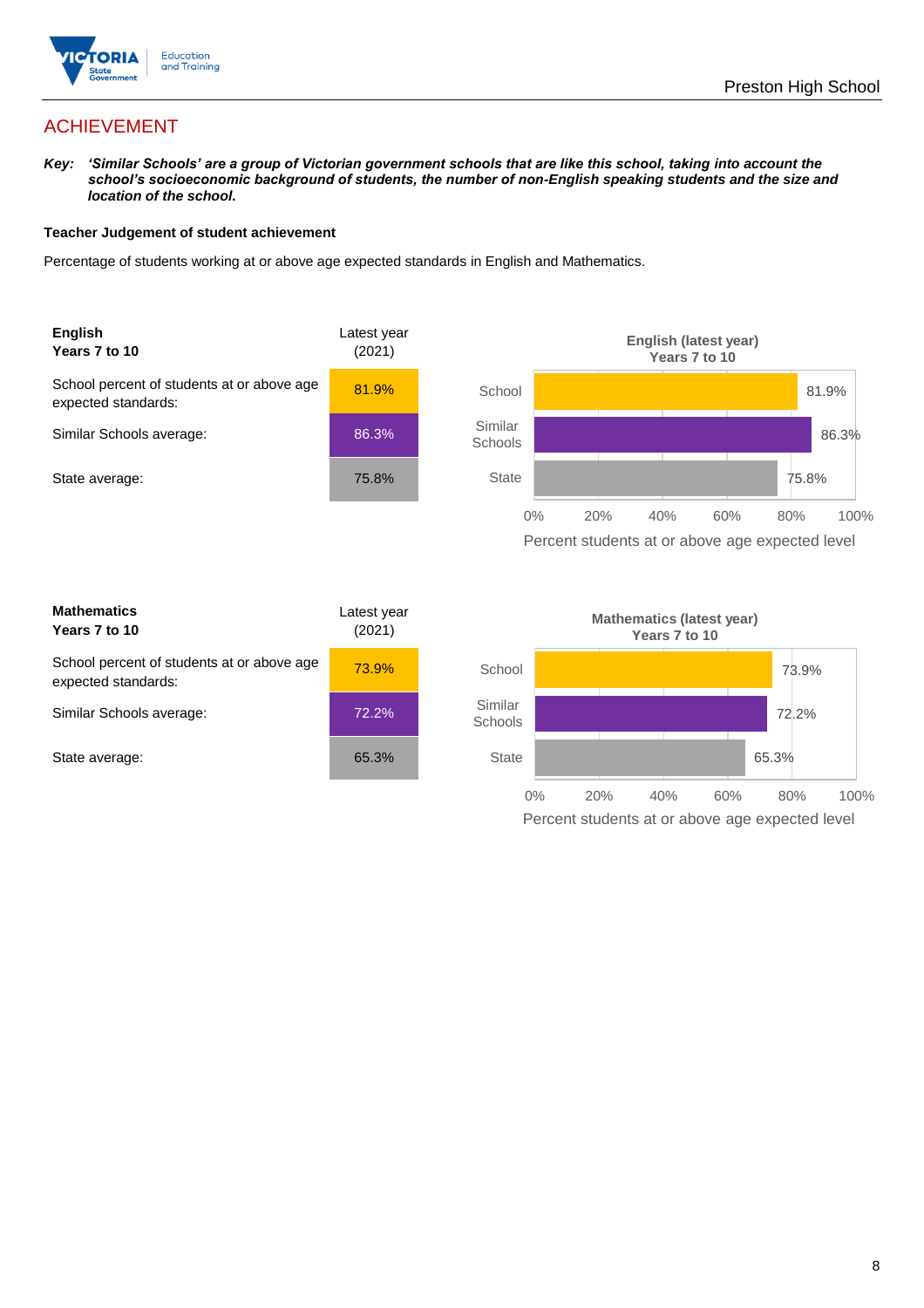

## ACHIEVEMENT (continued)

*Key: 'Similar Schools' are a group of Victorian government schools that are like this school, taking into account the school's socioeconomic background of students, the number of non-English speaking students and the size and location of the school.*

#### **NAPLAN**

Percentage of students in the top three bands of testing in NAPLAN.

Note: NAPLAN tests were not conducted in 2020, hence the 4-year average is the average of 2018, 2019 and 2021 data.

| Reading<br>Year <sub>7</sub>                      | Latest year<br>(2021) | 4-year<br>average |                    | <b>NAPLAN Reading (latest year)</b><br>Year <sub>7</sub>  |                                                      |      |
|---------------------------------------------------|-----------------------|-------------------|--------------------|-----------------------------------------------------------|------------------------------------------------------|------|
| School percent of students in<br>top three bands: | 77.1%                 | 76.6%             | School             |                                                           | 77.1%                                                |      |
| Similar Schools average:                          | 69.9%                 | 70.5%             | Similar<br>Schools |                                                           | 69.9%                                                |      |
| State average:                                    | 55.2%                 | 54.8%             | <b>State</b>       |                                                           | 55.2%                                                |      |
|                                                   |                       |                   | $0\%$              | 20%<br>40%                                                | 60%<br>80%<br>Percent of students in top three bands | 100% |
| Reading<br>Year 9                                 | Latest year<br>(2021) | 4-year<br>average |                    | <b>NAPLAN Reading (latest year)</b><br>Year 9             |                                                      |      |
| School percent of students in<br>top three bands: | 60.5%                 | 60.5%             | School             |                                                           | 60.5%                                                |      |
| Similar Schools average:                          | 59.2%                 | 62.0%             | Similar<br>Schools |                                                           | 59.2%                                                |      |
| State average:                                    | 43.9%                 | 45.9%             | <b>State</b>       |                                                           | 43.9%                                                |      |
|                                                   |                       |                   | $0\%$              | 20%<br>40%                                                | 60%<br>80%<br>Percent of students in top three bands | 100% |
| <b>Numeracy</b><br>Year <sub>7</sub>              | Latest year<br>(2021) | 4-year<br>average |                    | <b>NAPLAN Numeracy (latest year)</b><br>Year <sub>7</sub> |                                                      |      |
| School percent of students in<br>top three bands: | 71.2%                 | 71.3%             | School             |                                                           | 71.2%                                                |      |
| Similar Schools average:                          | 69.6%                 | 71.0%             | Similar<br>Schools |                                                           | 69.6%                                                |      |
| State average:                                    | 55.2%                 | 55.3%             | <b>State</b>       |                                                           | 55.2%                                                |      |
|                                                   |                       |                   | $0\%$              | 20%<br>40%                                                | 60%<br>80%<br>Percent of students in top three bands | 100% |
| <b>Numeracy</b><br>Year 9                         | Latest year<br>(2021) | 4-year<br>average |                    | <b>NAPLAN Numeracy (latest year)</b><br>Year 9            |                                                      |      |
| School percent of students in<br>top three bands: | 64.3%                 | 64.3%             | School             |                                                           | 64.3%                                                |      |
| Similar Schools average:                          | 60.0%                 | 62.3%             | Similar<br>Schools |                                                           | 60.0%                                                |      |
| State average:                                    | 45.0%                 | 46.8%             | <b>State</b>       |                                                           | 45.0%                                                |      |
|                                                   |                       |                   | $0\%$              | 20%<br>40%                                                | 80%<br>60%                                           | 100% |

Percent of students in top three bands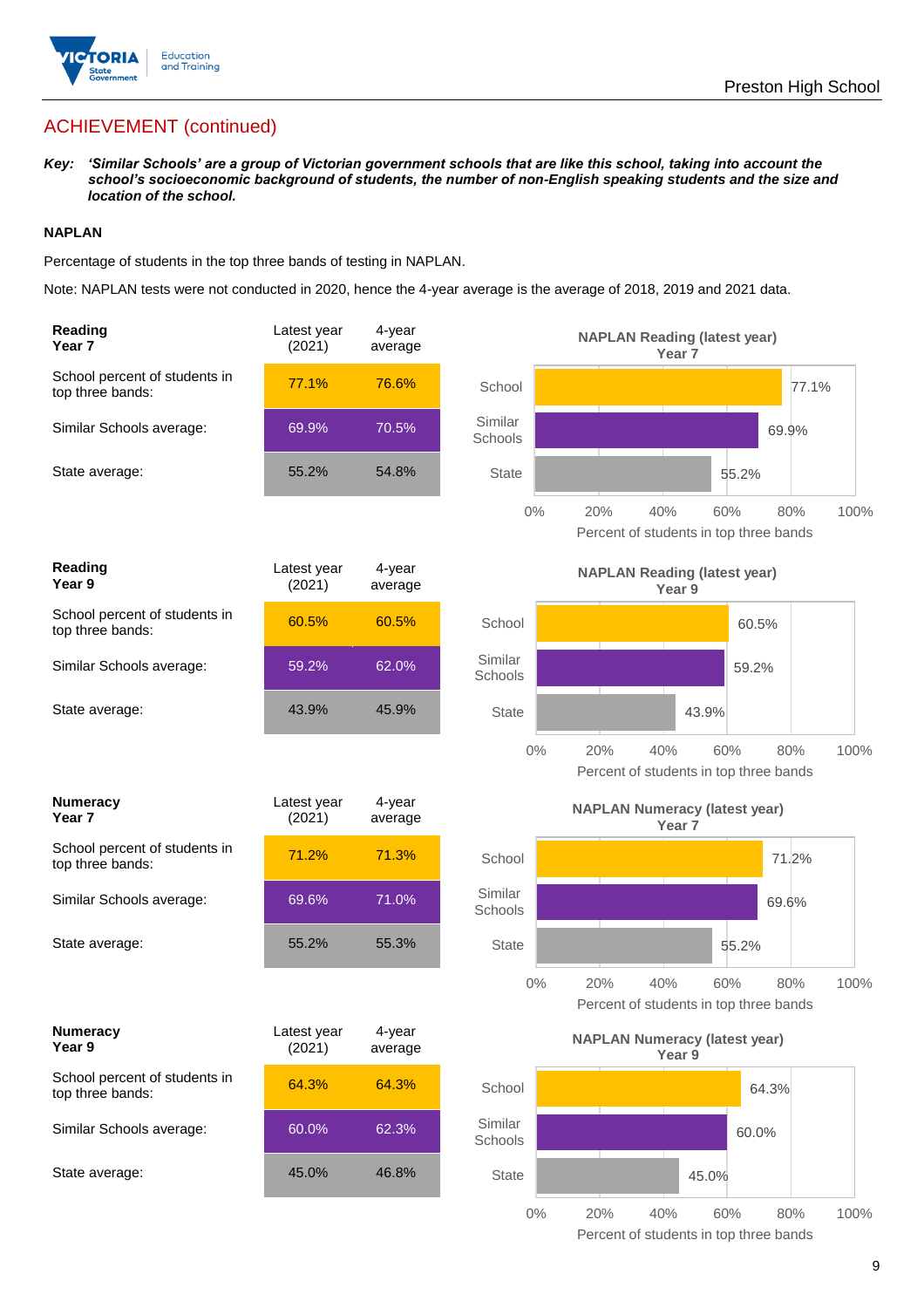

#### **NAPLAN Learning Gain**

NAPLAN learning gain is determined by comparing a student's current year result relative to the results of all 'similar' Victorian students (i.e., students in all sectors in the same year level who had the same score two years prior). If the current year result is in the top 25 percent, their gain level is categorised as 'High'; middle 50 percent is 'Medium'; bottom 25 percent is 'Low'.

#### **Learning Gain Year 5 (2019) to Year 7 (2021)**



#### **Learning Gain Year 7 (2019) to Year 9 (2021)**



**N** Low Gain **Medium Gain Example 1** 

Punctuation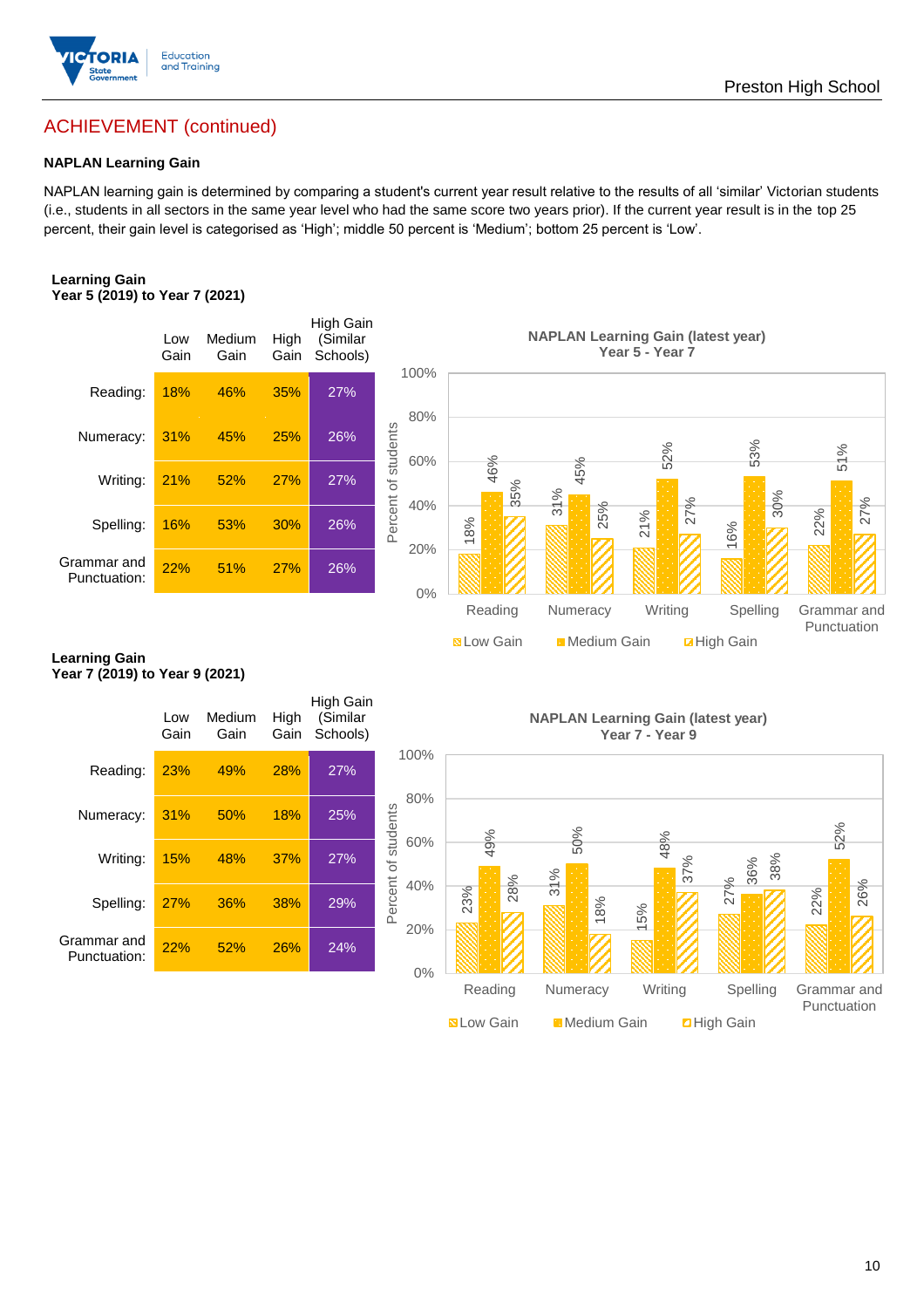

## ACHIEVEMENT (continued)

#### **Victorian Certificate of Education (VCE)**

Mean study score from all VCE subjects undertaken by students at this school. This includes all Unit 3 and 4 studies (including those completed in Year 11) and any VCE VET studies awarded a study score.

The maximum student study score is 50 and the state-wide mean (including government and non-government schools) is set at 30.



\* *Due to COVID-19, there may be some under-reporting of VET completed competencies from schools due to students still completing outstanding 2021 VET units in 2022.*

### ENGAGEMENT

*Key: 'Similar Schools' are a group of Victorian government schools that are like this school, taking into account the school's socioeconomic background of students, the number of non-English speaking students and the size and location of the school.*

#### **Average Number of Student Absence Days**

Absence from school can impact on students' learning. Common reasons for non-attendance include illness and extended family holidays. Absence and attendance data in 2020 and 2021 may have been influenced by local COVID-19.



Average number of absence days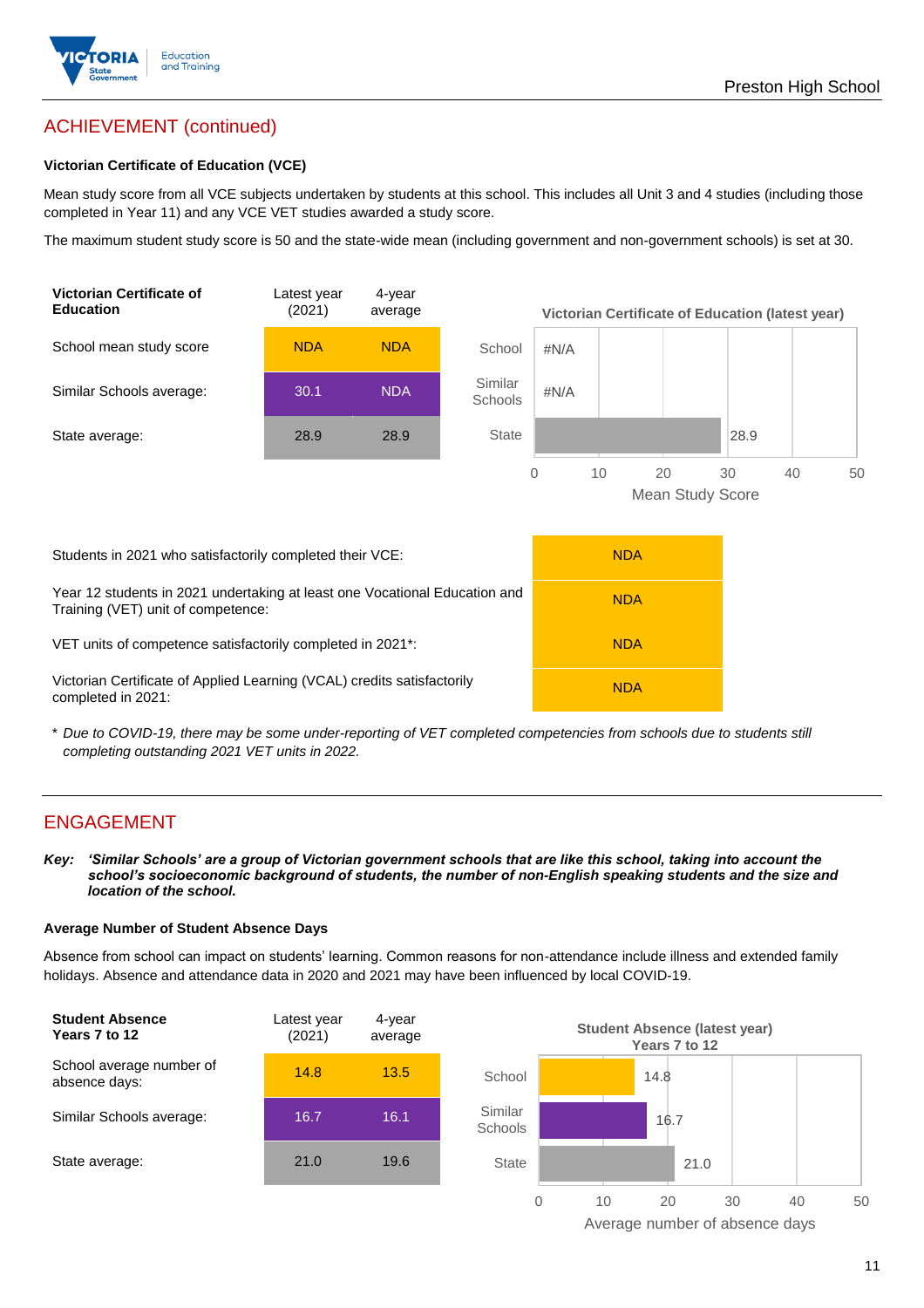

## ENGAGEMENT (continued)

#### **Attendance Rate (latest year)**

|                                             | Year 7 | Year 8 | Year 9 | Year 10 | Year 11 | Year 12    |
|---------------------------------------------|--------|--------|--------|---------|---------|------------|
| Attendance Rate by year level<br>$(2021)$ : | 93%    | 93%    | 92%    | NDA     | NDA     | <b>NDA</b> |

#### **Student Retention**

Percentage of Year 7 students who remain at the school through to Year 10.



#### **Students exiting to further studies or full-time employment**

Percentage of students from Years 10 to 12 going on to further studies or full-time employment.

Note: This measure refers to data from the year when students exited the school. Data excludes destinations recorded as 'Unknown'.



Percent of students with positive destinations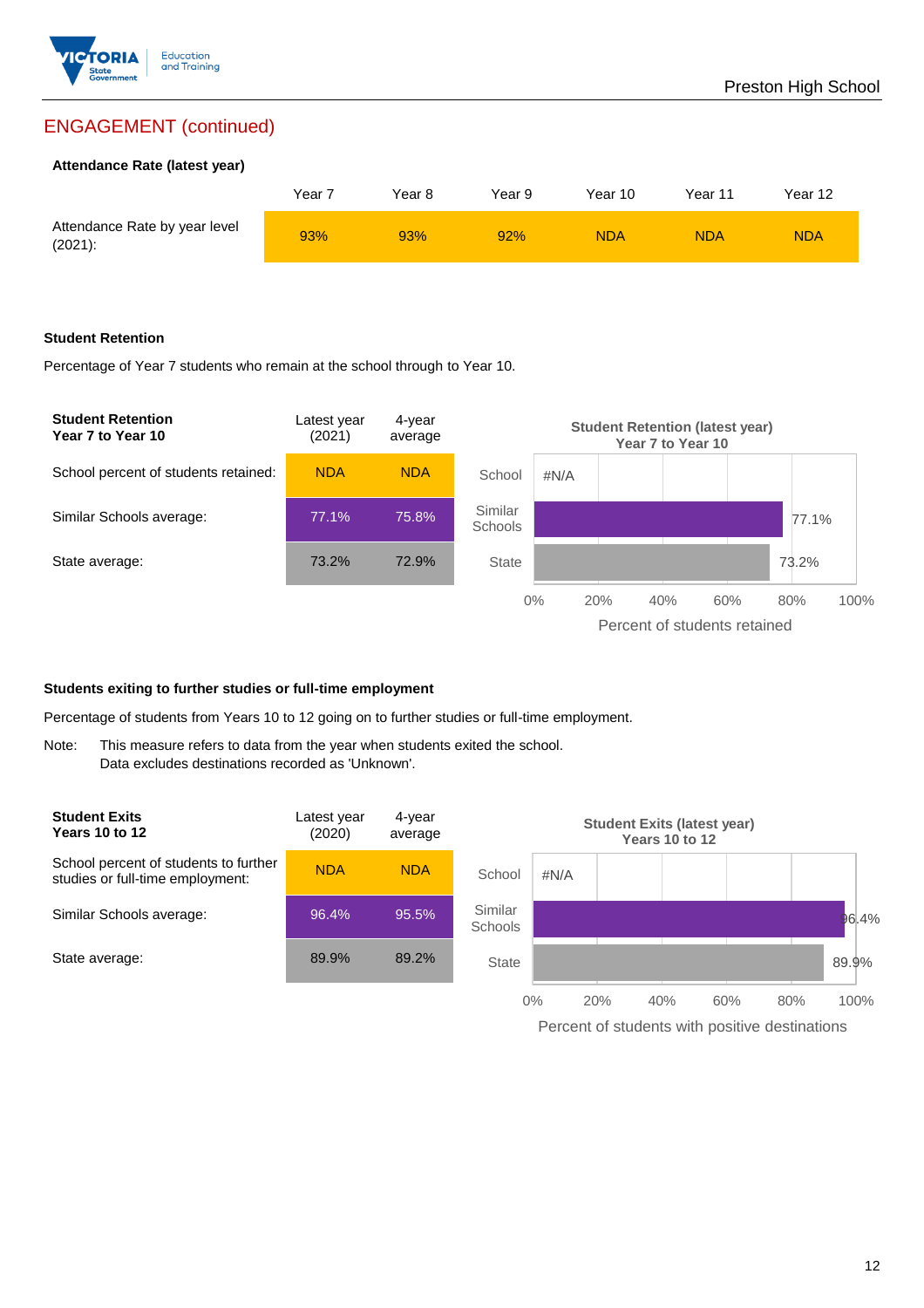

## **WELLBEING**

*Key: 'Similar Schools' are a group of Victorian government schools that are like this school, taking into account the school's socioeconomic background of students, the number of non-English speaking students and the size and location of the school.*

#### **Student Attitudes to School – Sense of Connectedness**

The percent endorsement on Sense of Connectedness factor, as reported in the Attitudes to School Survey completed annually by Victorian government school students, indicates the percent of positive responses (agree or strongly agree).



*Due to lower participation rates, differences in the timing of the survey/length of survey period and the general impact of Covid19 across 2020 and 2021, data are often not comparable with previous years or within similar school groups. Care should be taken when interpreting these results.*



#### **Student Attitudes to School – Management of Bullying**

The percent endorsement on Management of Bullying factor, as reported in the Attitudes to School Survey completed annually by Victorian government school students, indicates the percent of positive responses (agree or strongly agree).

| <b>Management of Bullying</b><br>Years 7 to 12 | Latest year<br>(2021) | 4-year<br>average |  |
|------------------------------------------------|-----------------------|-------------------|--|
| School percent endorsement:                    | 67.6%                 | 72.0%             |  |
| Similar Schools average:                       | 52.4%                 | 57.6%             |  |
| State average:                                 | 53.3%                 | 56.8%             |  |

*Due to lower participation rates, differences in the timing of the survey/length of survey period and the general impact of Covid19 across 2020 and 2021, data are often not comparable with previous years or within similar school groups. Care should be taken when interpreting these results.*

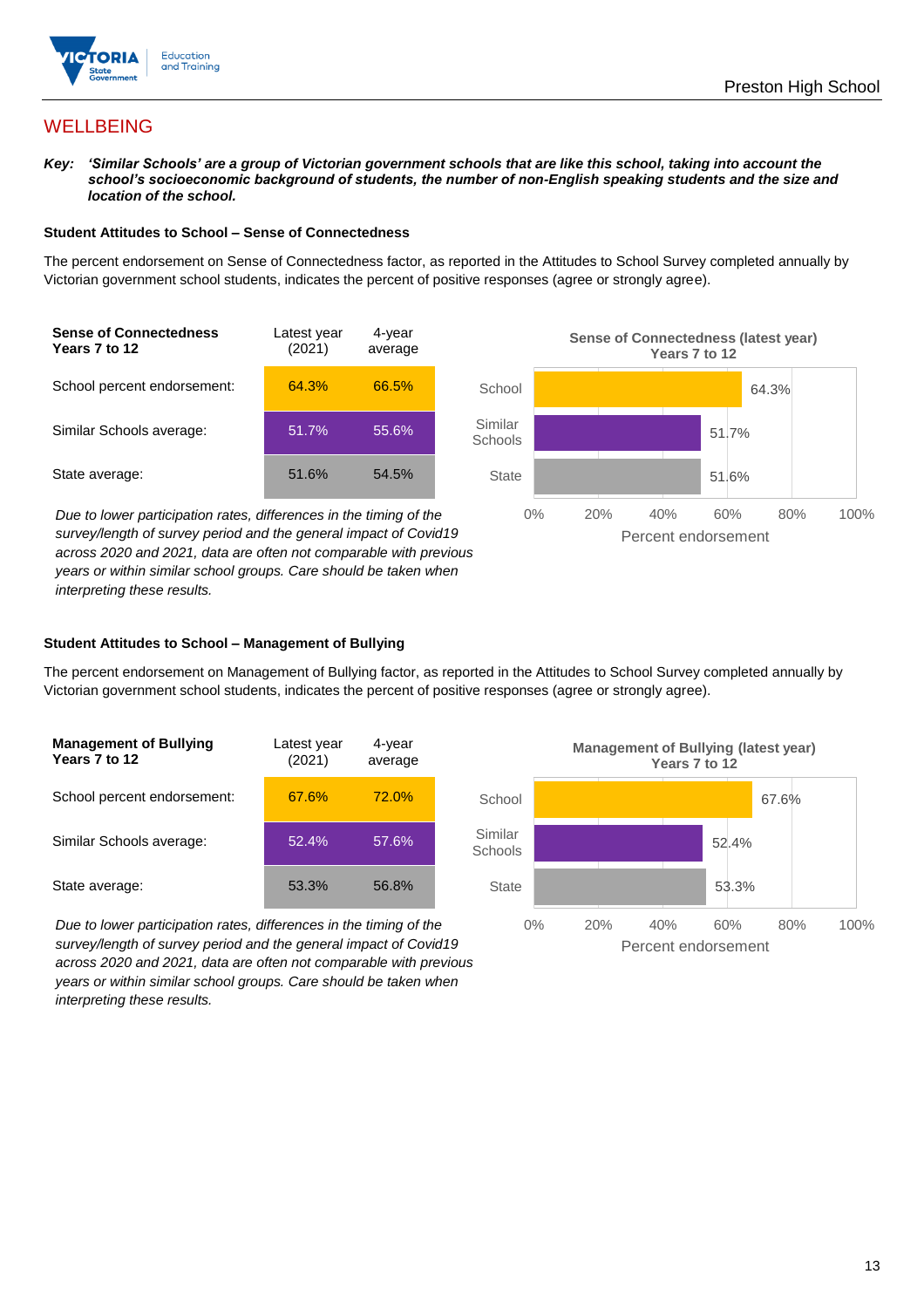



# **Financial Performance and Position**

FINANCIAL PERFORMANCE - OPERATING STATEMENT SUMMARY FOR THE YEAR ENDING 31 DECEMBER, 2021

| <b>Revenue</b>                  | <b>Actual</b> |
|---------------------------------|---------------|
| <b>Student Resource Package</b> | \$4,894,492   |
| Government Provided DET Grants  | \$1,607,027   |
| Government Grants Commonwealth  | \$15,250      |
| <b>Government Grants State</b>  | \$0           |
| <b>Revenue Other</b>            | \$59,606      |
| <b>Locally Raised Funds</b>     | \$562,952     |
| <b>Capital Grants</b>           | \$0           |
| <b>Total Operating Revenue</b>  | \$7,139,328   |

| Equity <sup>1</sup>                                 | <b>Actual</b> |
|-----------------------------------------------------|---------------|
| Equity (Social Disadvantage)                        | \$18,463      |
| Equity (Catch Up)                                   | \$8,462       |
| <b>Transition Funding</b>                           | \$0           |
| Equity (Social Disadvantage - Extraordinary Growth) | \$1,834       |
| <b>Equity Total</b>                                 | \$28,759      |

| <b>Expenditure</b>                    | <b>Actual</b> |
|---------------------------------------|---------------|
| Student Resource Package <sup>2</sup> | \$4,417,234   |
| Adjustments                           | \$0           |
| <b>Books &amp; Publications</b>       | \$792         |
| Camps/Excursions/Activities           | \$154,520     |
| <b>Communication Costs</b>            | \$18,430      |
| Consumables                           | \$133,915     |
| Miscellaneous Expense <sup>3</sup>    | \$36,450      |
| <b>Professional Development</b>       | \$10,952      |
| Equipment/Maintenance/Hire            | \$318,421     |
| <b>Property Services</b>              | \$141,887     |
| Salaries & Allowances <sup>4</sup>    | \$224,142     |
| <b>Support Services</b>               | \$95,415      |
| Trading & Fundraising                 | \$619         |
| Motor Vehicle Expenses                | \$0           |
| Travel & Subsistence                  | \$0           |
| <b>Utilities</b>                      | \$53,137      |
| <b>Total Operating Expenditure</b>    | \$5,605,913   |
| <b>Net Operating Surplus/-Deficit</b> | \$1,533,415   |
| <b>Asset Acquisitions</b>             | \$529,443     |

(1) The equity funding reported above is a subset of the overall revenue reported by the school.

(2) Student Resource Package Expenditure figures are as of 10 Mar 2022 and are subject to change during the reconciliation process.

(3) Miscellaneous Expenses include bank charges, administration expenses, insurance and taxation charges.

(4) Salaries and Allowances refers to school-level payroll.